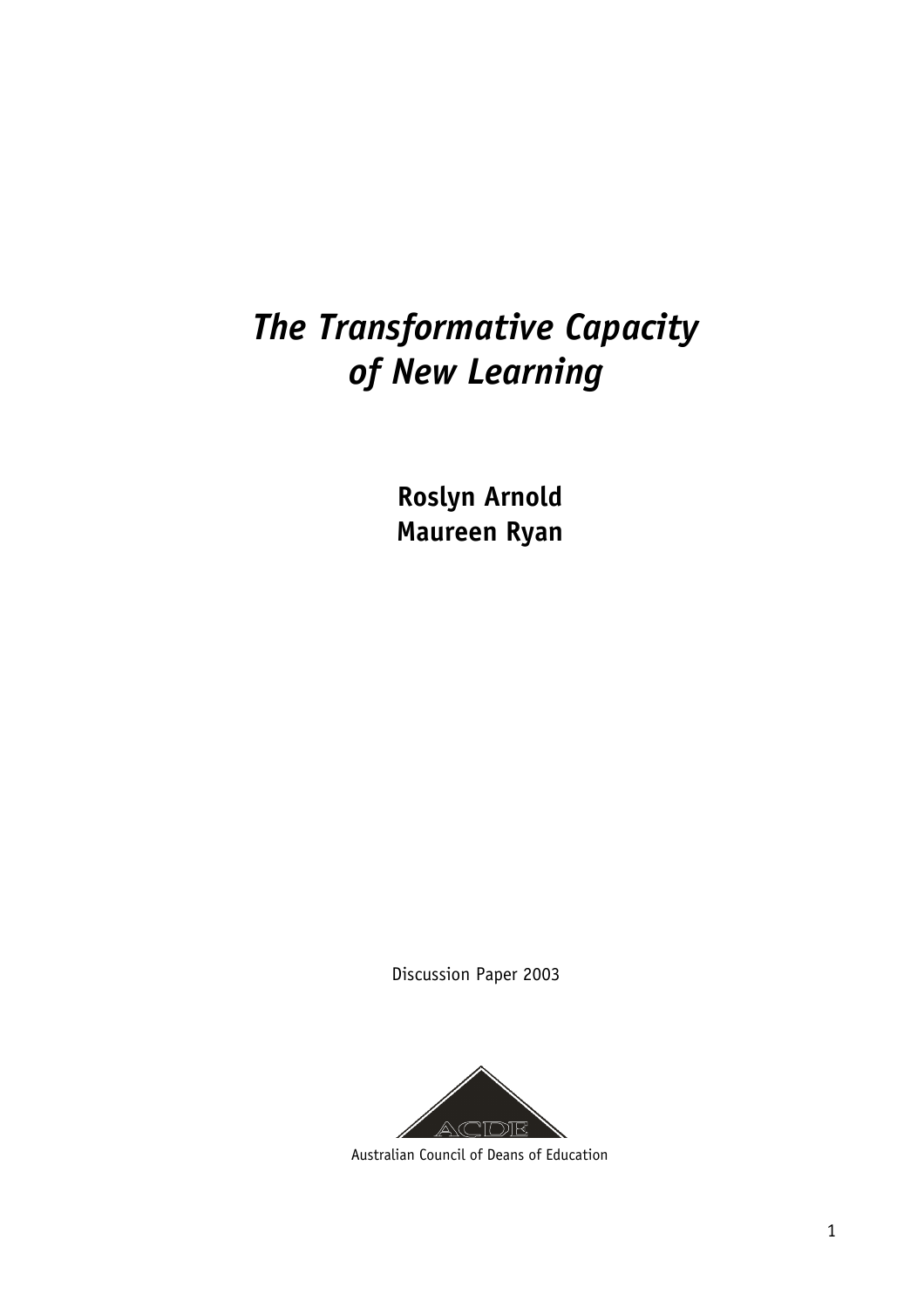#### August 2003

The Australian Council of Deans of Education Incorporated (ACDE) is the national organisation of the deans of faculties of education and heads of schools of education in Australian universities.

ABN: 58 003 862 359

ISBN 1 876814 06 3

This work is copyright. In addition to reproduction permitted under the Copyright Act 1968 (as amended), it may be reproduced in whole or in part for research, training or policy development purposes, subject to the inclusion of acknowledgement of the source, and no commercial use or sale. Reproduction for purposes other than those specified above requires the written permission of the ACDE. Additional copies of this report may be purchased for \$22 (including GST and postage). Please make cheques out to

the 'Australian Council of Deans of Education', and send the order to:

Executive Officer, ACDE c/o RMIT University PO Box 71 BUNDOORA VIC 3083 PHONE: 03 9925 7844 Fax: 03 9925 7586

THE VIEWS EXPRESSED IN THIS PAPER DO NOT NECESSARILY REFLECT THE views of the Australian Council of Deans of Education.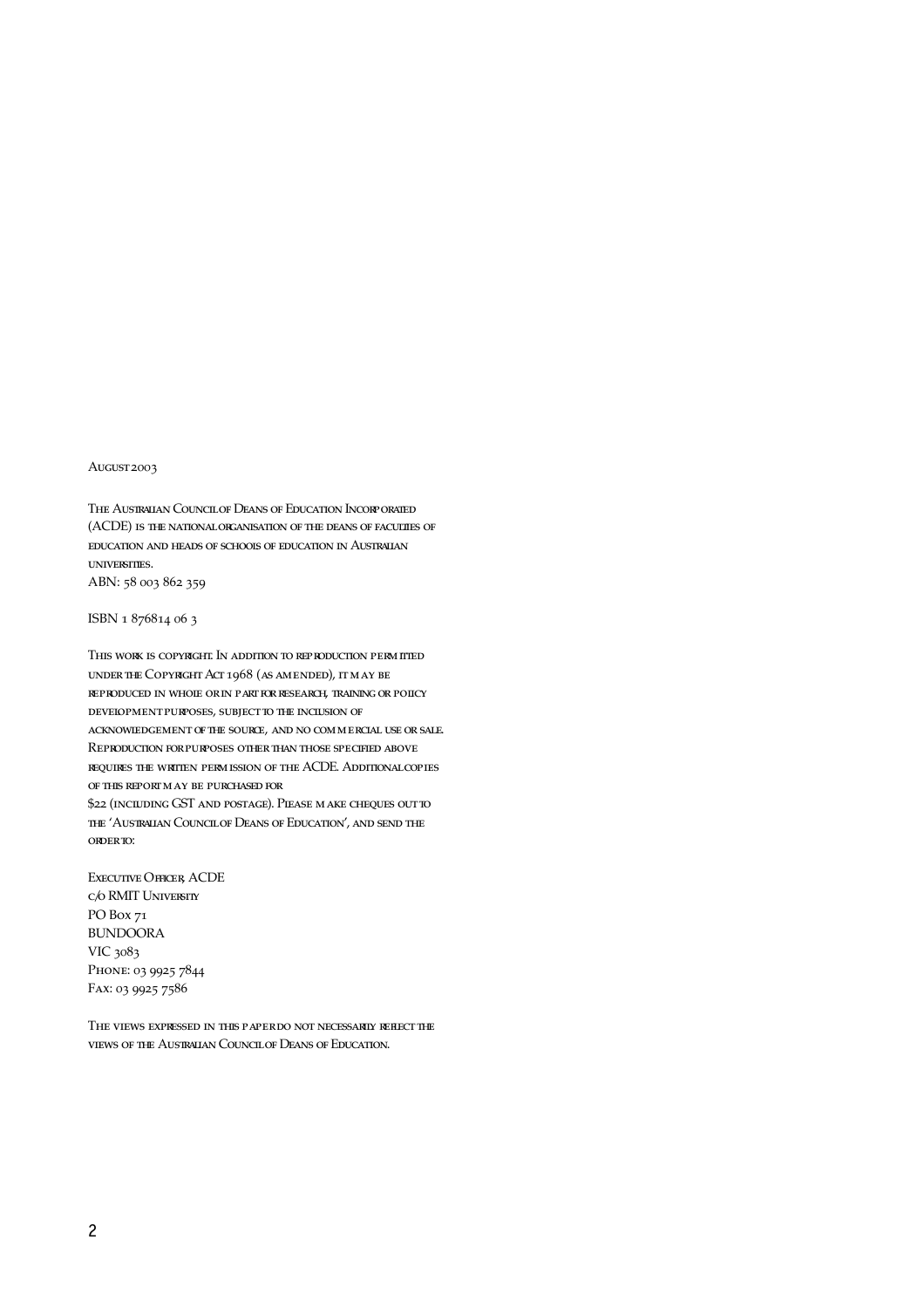### **Contents**

| Introduction                                                         | 5              |
|----------------------------------------------------------------------|----------------|
| Quality of engagement with knowledge                                 | $\overline{7}$ |
| The deepening of teachers' functions, especially as learning mentors | 11             |
| Capacity for imagination, creativity and improvisation               | 13             |
| Primacy of relationships                                             | 17             |
| School Curriculum                                                    | 19             |
| Concluding Thoughts                                                  | 23             |
| References                                                           | 25             |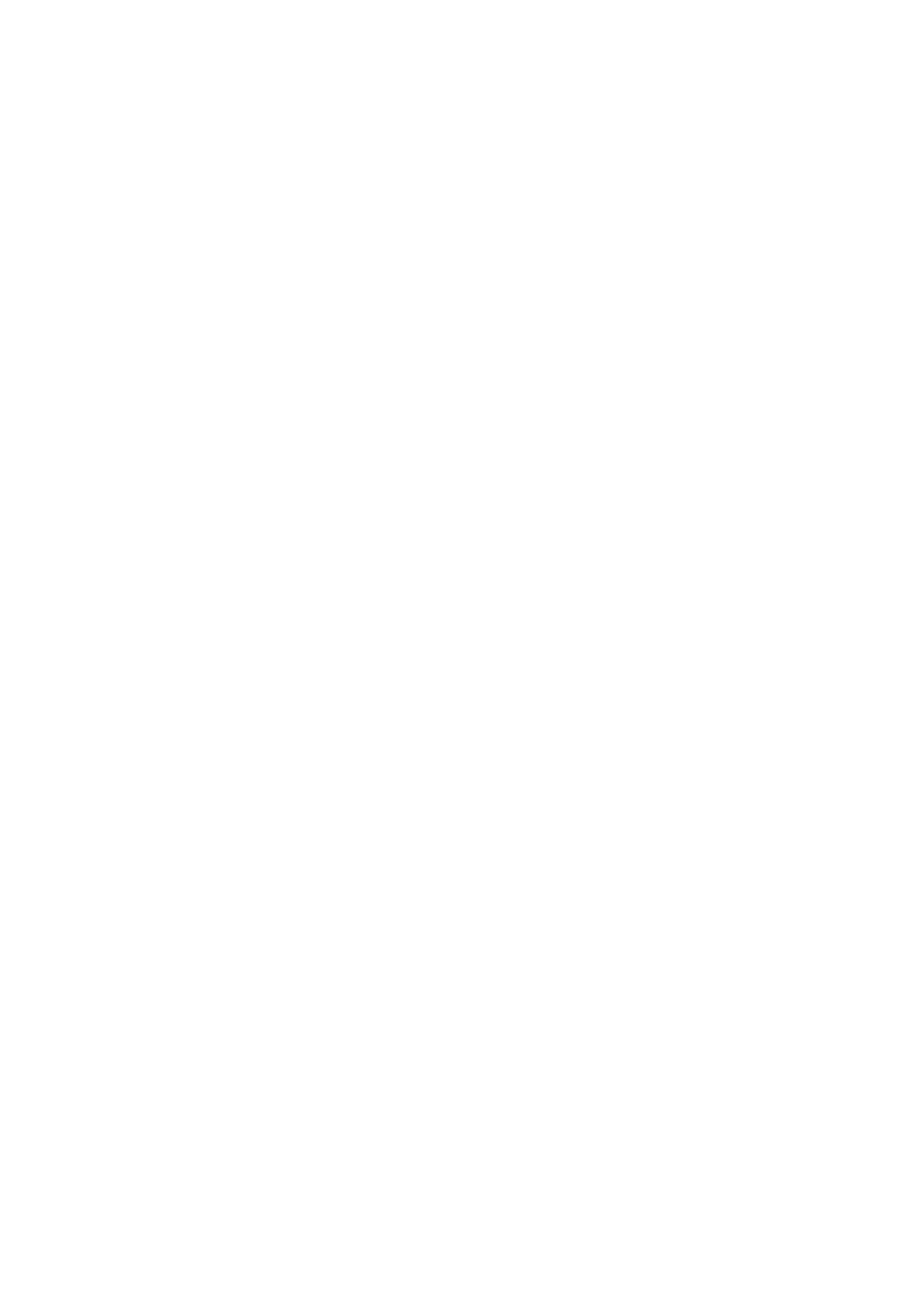## **The Transformative Capacity of New Learning**

*The students of the 21st century can actively create the communities in which they live and learn, rather than live on the margins of those they inherit.* 

#### **Introduction**

This paper addresses the broad implications for educators of the knowledge society. These include the extent to which knowledge can be viewed as separate from social and psychological aspects of learning and teaching, the reshaping of curricula and the core understandings, skills and attitudes which educators require in this context. We argue for the conceptualization of new learning as necessarily connected not only to cognitive, social and psychological aspects of teaching and learning but also more broadly to society and communities. The transformation of individuals and society is a highly desirable outcome of educational reform. To that end we argue for the following four key elements:

- 1. Quality of engagement with knowledge;
- 2. The deepening of teachers' functions, especially as learning mentors;
- 3. Enhanced capacity for imagination, innovation and creativity;
- 4. The primacy of relationships as part of the transformative capacity of new learning.

For the purposes of this paper, transformative experiences are defined as those which occur with sufficient emotional intensity to be meaningful, and with sufficient cognitive patterning to organize thinking and learning in deeply significant ways.

In elaborating these we discuss the role of reflection in a transformative model and outline some of the challenges this new learning poses for teacher education and professional development. In section 5, we discuss some ways in which the school curriculum is changing to accommodate this approach.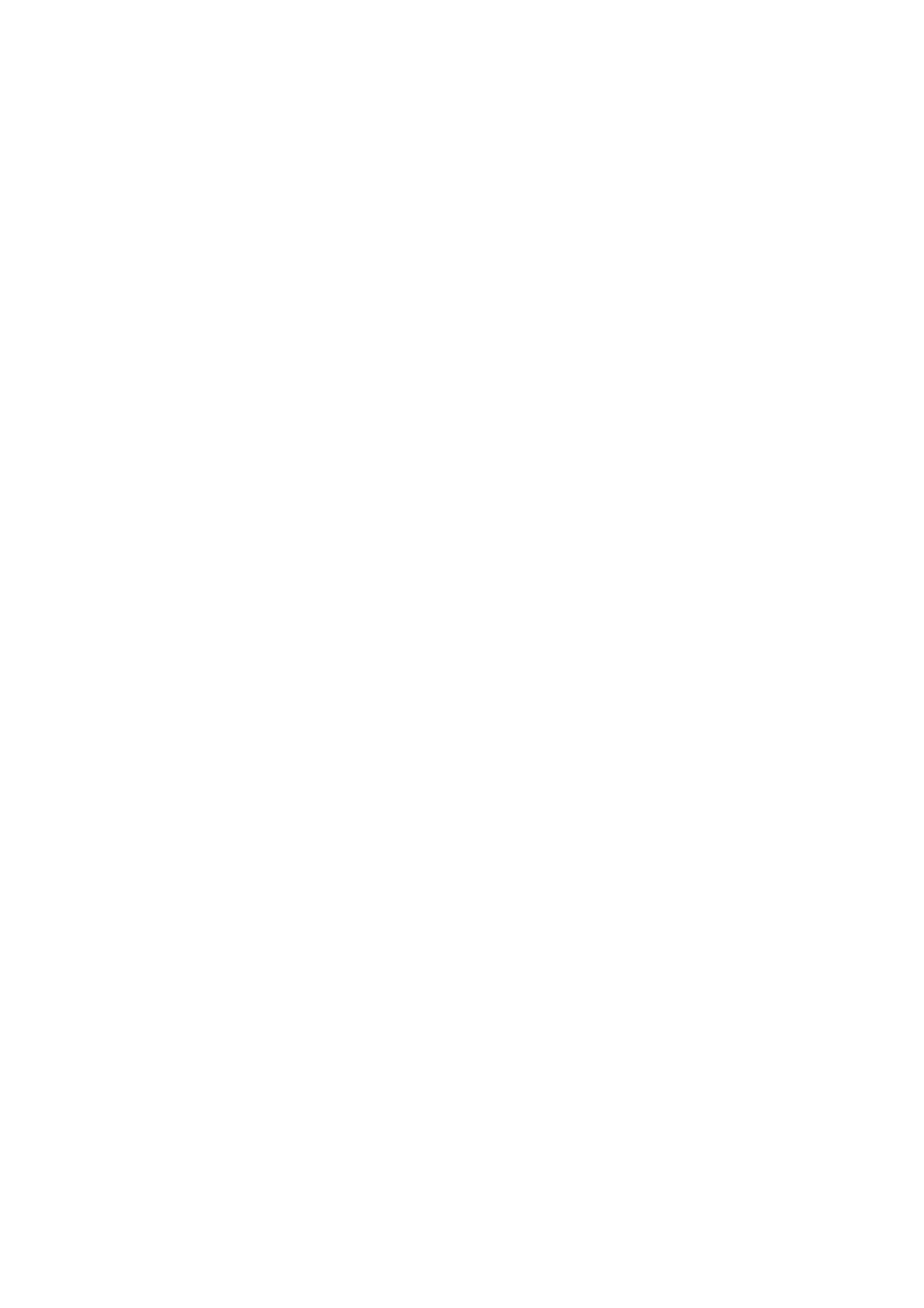#### **Quality of engagement with knowledge**

The quality of engagement with knowledge in learning and teaching is sometimes overlooked in descriptions of the knowledge society. Often, knowledge is described as either technocratic or traditional and the juxtaposition with society and contexts is ignored. We argue that the context in which knowledge is attained influences and shapes the quality of the meanings it generates. Also intertwined in this process are learners' personal qualities of motivation, self concept and self esteem.

For students, learning means understanding themselves both as individuals and as members of family, social and global communities. Understanding, which subsumes knowledge and embeds it within individuals' thoughts, feelings and values, enhances the potential for learning to be transformative. The students of the  $21<sup>st</sup>$  century can actively create the communities in which they live and learn, rather than live on the margins of those they inherit.

Recent research undertaken by the Centre for the Wider Benefits of Learning at the Institute of Education at London University provides some useful insights here. Their model – *Triangular Conceptualization of the Social Benefits of Learning* (Schuller et al, 2002, p.10) – highlights personal identity, human capital and social capital. These they elaborate with a number of individual attributes: self-concept; plans/goals; enjoyment; motivation to learn; attitudes and values (e.g. trust); health; family; friends/networks and civic participation; skills; knowledge; and qualifications.

The triangular model, including as it does social and human capital as well as personal identity, directs attention to both the individual and societal benefits of learning. While qualifications and employability skills may benefit the individual, their benefit to the common good is also valued. That good is perceived as including complex psychological and personal benefits which in turn contribute to both individual and societal well-being.

In his model of systemic transformation, Barber (2000) labels Australia, England and the United States as the educational transformers; Ireland and Scotland as the adaptors; Bavaria and The Netherlands as the high maintainers and Singapore and Switzerland as the reformers. He poses five strategic challenges for those who seek to build or maintain flexibility and capacity for transformation while simultaneously improving student outcomes. Barber's five challenges are: reconceptualising teaching; creating high autonomy/high performance schools; building capacity and managing knowledge; establishing new partnerships; and reinventing the role of government. Through all of this Barber emphasizes the need for openness to learning and to change and development by all those involved, making the point that: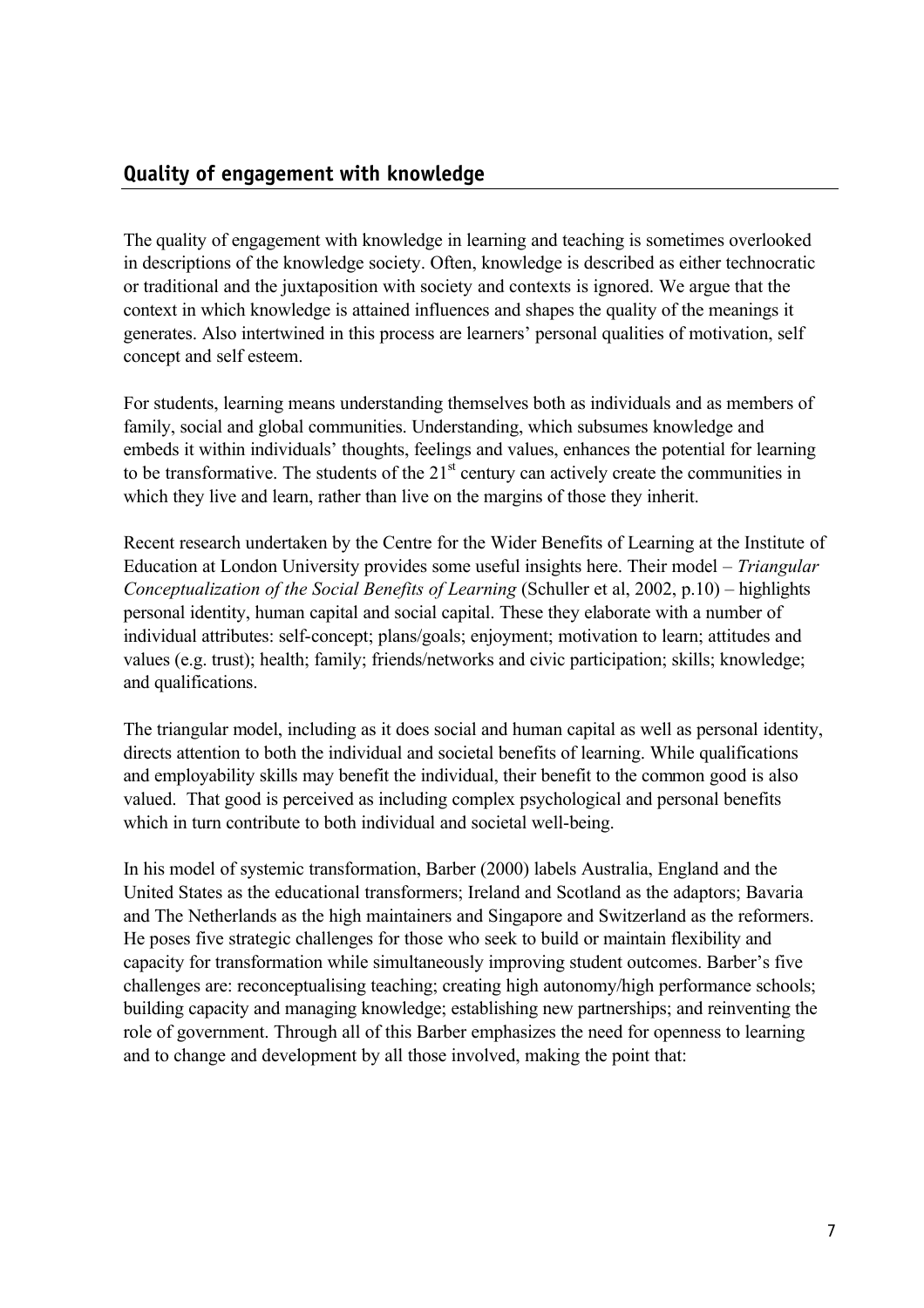*Certainly we should make as much use of the evidence base as we can but it will not be enough. We will also need to use the ingenuity and expertise of people in education systems and elsewhere who are committed to the future success of public education. In short, we need 'faith', the evidence of things not seen (p.170).*

The meaning of education within a global, post industrial, knowledge society must continue to be interrogated. Making education more reflective of, and responsive to, a knowledge society requires considerable shifts in practice, theory and policy. In particular, it requires that research processes and methodologies are sufficiently flexible and responsive to yield the kinds of insights which support transformation and serve the needs of a knowledge society. Such needs might well be embodied within intuitive processes rather than revealed through empirical results alone. The lived experience of learning and knowing can be influential and meaningful, provided learners are encouraged to take the risks involved in experiential learning. In taking such risks courageous teacher-mentors play a significant role.

Experiential learning in schools has been identified most often in vocational education and related work experience, where young people spend a period of time out of the school in the workplace. Often this experience is seen as purely vocational, as distinct from academic. Vocational learning invites a different means of looking at this and other forms of experiential learning, by considering the context as well as the processes and products of all learning opportunities.

As an example, let us consider the position of a young person employed at McDonalds. The proponents of work experience, vocational education and training and accreditation will emphasize the importance of the young person's on-the-job learning in the workplace. They are likely to emphasize documentation around the competencies associated with the work experience, journal keeping, role-plays, problem and project-based learning and assessment according to previously defined competencies. New learning, identified here in vocational learning, can carry us a step further by paying more attention to the 'big ideas', including the global nature of McDonalds and other similar organizations, the impact on the environment of cooking, and a whole range of ideas associated with nutrition, sustainability, economics and environment. The ethical behaviour of company executives and corporate governance can be scrutinised and critiqued. The essential connectedness of employees to every aspect of a corporation's functions can be illustrated.

As such, this example draws on what Young (1998) describes as *connective specialization* which he contrasts sharply with the *divisive specialization* that he suggests underpins academic/vocational divisions. At its simplest, connective specialization enables individual subjects to be viewed from the point of view of the whole curriculum rather than the other way around. In the description below Young presents connective specialization in a way that is more expansive and filled with potential for reconceptualising learning and teaching,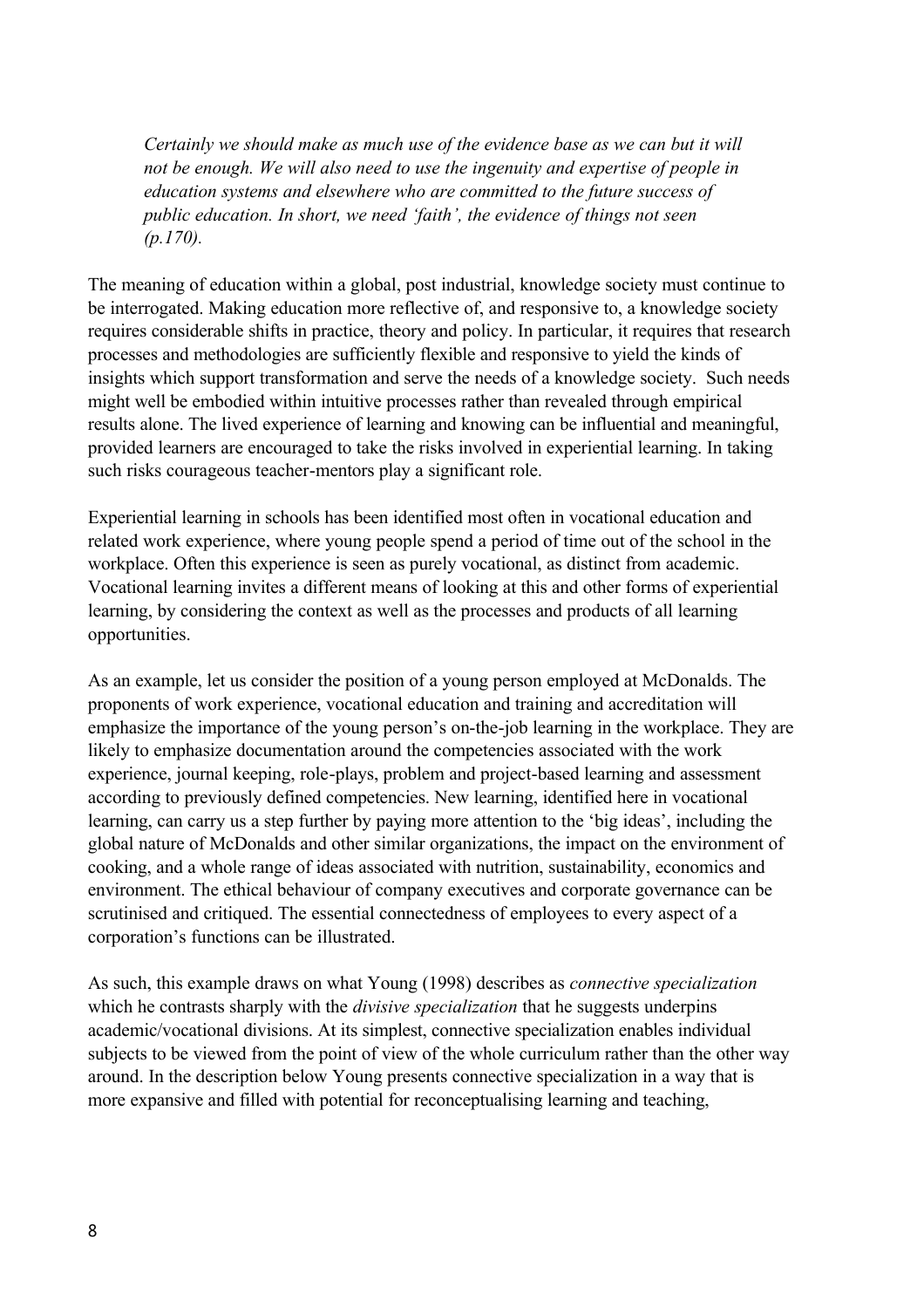*In the sense used here, connective specialization is concerned with the links between combinations of knowledge and skills in the curriculum and the wider democratic and social goals of education. At the individual level it refers to the need for an understanding of the social, cultural, political and economic implications of any knowledge or skill in its context and how through such a curriculum, an individual can learn specific skills and knowledge but also the capacity to take initiatives and responsibility, whatever her or his specific occupation or position (Young, 1998, p.77).* 

In *New Learning: A Charter for Education in Australia,* the Australian Council of Deans of Education (2001) describes characteristics of the new economy and new society and of the new worker, new citizen and new person. Within this context, the ACDE identifies that new basics are emerging to replace the traditional reading, writing and arithmetic, acquired as received facts and demonstrated in regurgitation of rigidly defined truths (p.85). According to the ACDE new learning will be built around knowledge and capability sets, located and transferable learnings and disciplined and reflexive learning. Such descriptors encapsulate the importance of real acknowledgement, understanding and action in learning and teaching within and around contexts defined by ongoing changes in individuals, communities, economies, workplaces, schools and in the world as we may think we know it.

Recent curriculum changes across Australia have seen Queensland include Life Pathways and Social Futures and Active Citizenship; South Australia: Interdependence and Identities; Tasmania: Communicating, Personal Futures, Social Responsibility and World Futures; and Brennan's proposal for ACT High Schools includes community building and learning to live together and with others. Significantly, these emphases follow a preoccupation with those aspects of schooling most easily measurable: English, Mathematics, Technology and Science. The reshaped curricula shift the focus to education's social agenda and its purposes.

A narrow focus on education, training and employment pathways is likely to meet only some of the needs of young people and in so doing overlook social, spiritual and emotional needs. In this light, Abbott's comment (1998) in "Why Good Schools Alone Will Never Be Enough" is important:

*Life is more than work. If we give children the idea that they need high-level skills only for work, we have got it all wrong. They are going to need even higher-level skills to perform in a democratic society. We have got to get this absolutely right: the issue is not technology, but what it means to be human, what kind of future we want for the human race (p.24).*

New Learning shifts the focus from teaching processes and products to the contexts in which learning occurs, the individual characteristics of learners and the quality of their engagement with knowledge.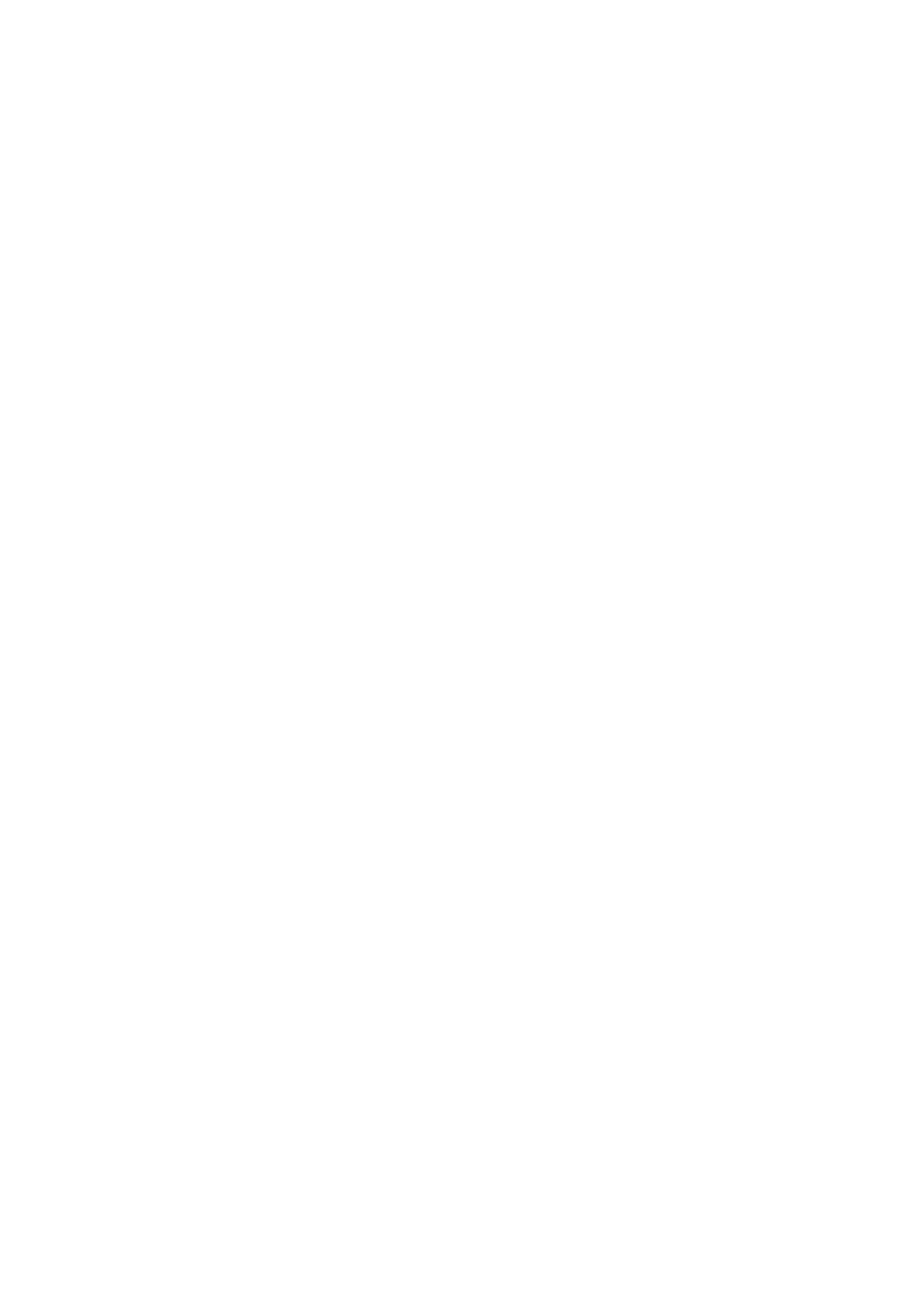#### **The deepening of teachers' functions, especially as learning mentors**

The contexts for learning now are recognizably challenging and need to be understood in all their diversity and complexity. This means that interpersonal relationships, their structure, their function, their mutability and their significance in learning contexts have to be acknowledged. This emphasis recognizes that knowledge can be acquired within dynamic contexts which shape meanings in particular ways. We need to know how learners engage (or disengage) with knowledge and contexts and how emotional connectedness is enhanced. In the same way, there is a need to understand the reasons for student disaffection. There is scope for research into teachers' enthusiasm, their capacity to engage both with students and knowledge, their attunement to learners and their expertise in discipline and pedagogy. This is important because in school learning contexts, teachers are powerful role models and have the capacity to create significant intellectual and emotional connectedness between learners and knowledge.

In learning contexts where insight is the desired outcome, teachers play a significant role in guiding students beyond knowledge to insight. Through the development of skills, such as numeracy, literacy, reflective thinking and problem solving they can foster learners' habits of mind and positive emotional dispositions towards insightful, transformative learning. This positions teachers as highly influential in complex learning contexts. And that position is nothing less than is necessary today. If technological advances are used expeditiously and teachers are less shackled by the need to provide students with access to knowledge, their skills in pedagogy can be directed towards higher level thinking abilities, and developing a climate of positive, enthusiastic learning contexts in which rigorous intellectual work can flourish. This in turn will enhance students' self image as effective learners. From such confidence the ability to be self-directed can develop.

### *The challenges for teacher education and professional development*

Since affective responses and emotional ethos influence context and connectedness with experience, the personal dispositions of hope, resilience, trust and faith need to be recognized as part of an educator's teaching repertoire – not only to enhance students' learning capacity but to model the attributes essential for transformative learning. Teachers need to be sufficiently flexible in their strategies and attuned to learners' affective responses if they are to work across a continuum from belief and confidence to appropriate scepticism and critical thinking. This is occurring within a context where the traditional disciplines are reconceptualised and their contribution to educational theory and practice, reviewed. Current attention to multiple intelligences, social competencies and empathic and emotional intelligence draws on traditional sociological perspectives highlighting social and human capital and shifts the focus from narrowly defined cognitive psychology.

In the transformative model of learning proposed here, teacher education courses need to model and encourage effective practice in dynamic pedagogical processes. These will support teachers to take risks, acknowledge multiple realities, set open-ended tasks, be creative and improvise. Change can only be embraced when practitioners feel confident that the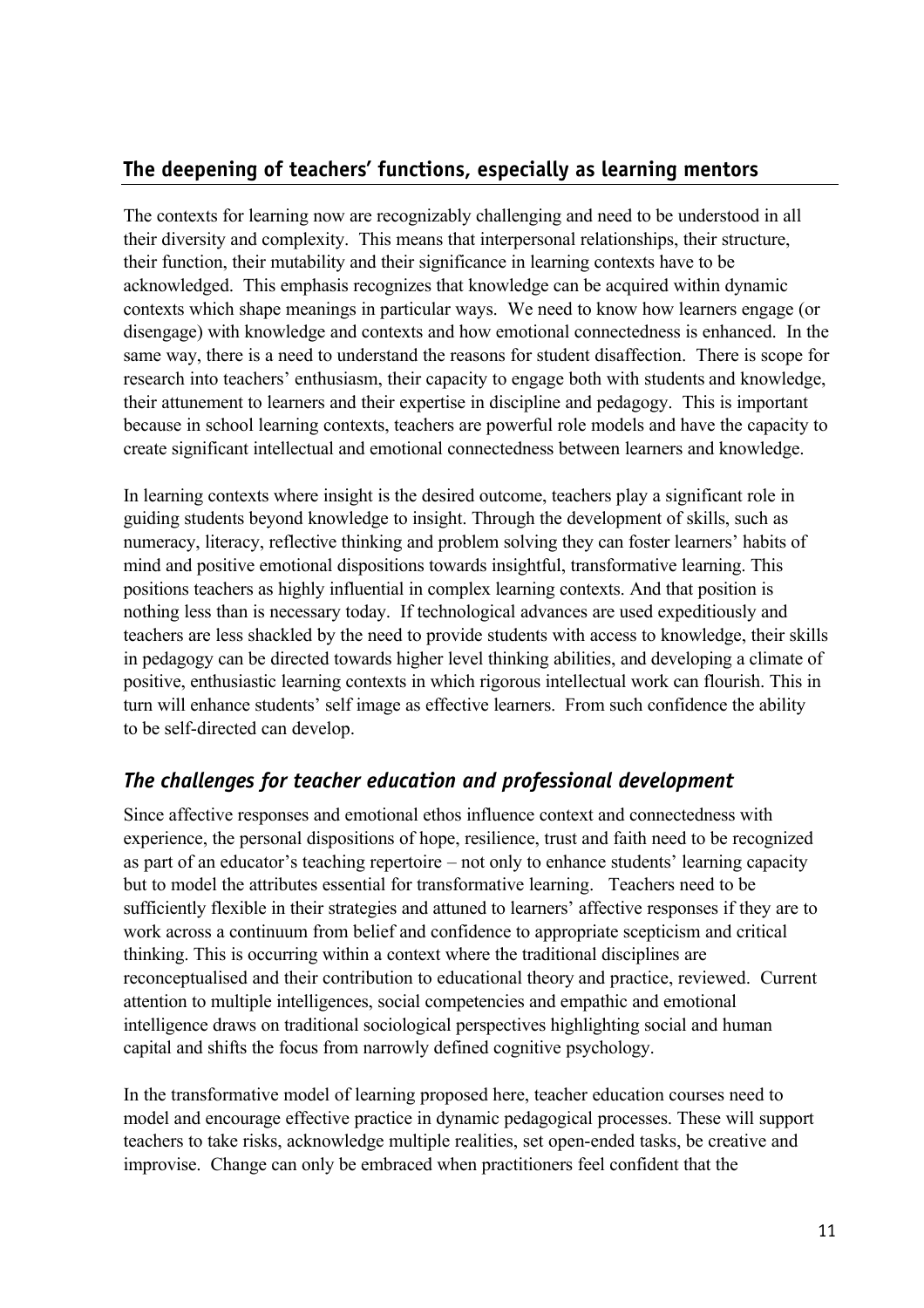complexities of their work are widely acknowledged and that the processes of learning are seen as fundamental as their outcomes. It is essential too that there is ongoing dialogue with teacher education course approvals committees and teacher registration boards about the evolving and transdisciplinary nature of teacher education programs. Similarly, higher education selection officers need to become engaged in partnerships with schools and their communities, including parents and employers, if changes in curricula and pedagogy are to be explored. State and Commonwealth education bureaucracies and Faculties of Education need to share expertise and develop national strategies to ensure Australia's improving position as a leader in transformative education in the global community. The recent initiative between the state department of education in Tasmania and the Faculty of Education at The University of Tasmania to work cooperatively on joint projects through a Peak Education Action Committee is an example of "learning together".

#### *The role of reflection in a transformative model*

Much has been written about the function of reflection in learning and pedagogy. To develop the complex skills and attitudes necessary for contemporary education practice, the habit of deep introspection needs to be encouraged. Introspection goes beyond reflection to influence embodied habits of mind. Introspection can transform reflection into the kind of responsiveness which can be flexible and informed by contexts of learning. Those contexts are now recognized as extremely complex and multi-faceted, requiring teachers to have broad repertoires of pedagogical practice.

In an address to the Australian Universities Quality Agency Forum in Brisbane (September 2002), the Secretary of the Department of Education Science and Training, Dr Peter Shergold, spoke on the fact that the focus on quality in learning and teaching is clearly on the Federal Government's agenda. He said that the capacity of teachers "to engage, enthuse and inspire their students is fundamental to the learning experience". The qualities Shergold identified are significant in the concept of 'empathic intelligence' (Arnold, 2000). He spoke further about the need to focus on scholarship in teaching and the development of teaching professionalism.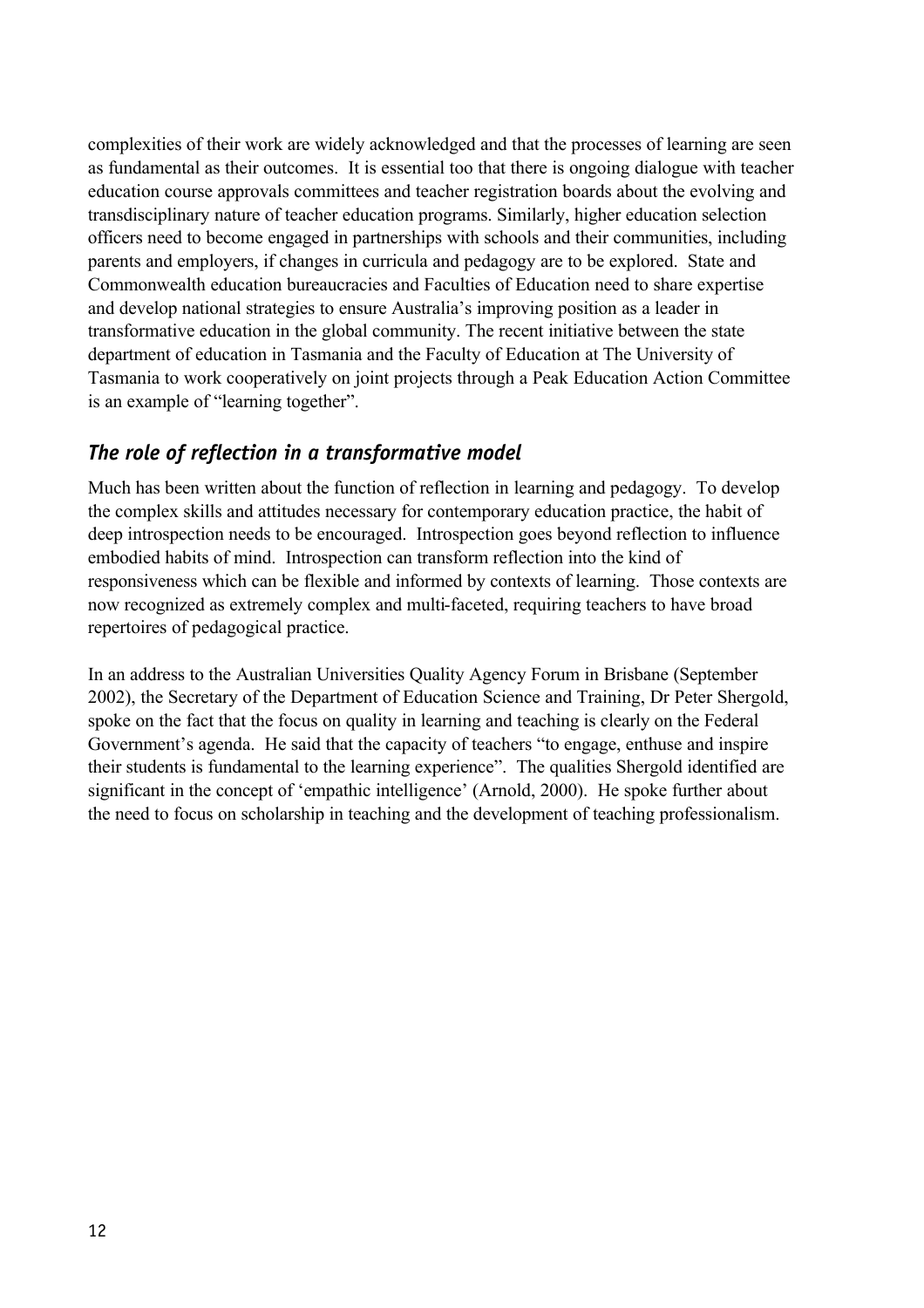#### **Capacity for imagination, creativity and improvisation**

In a transformative model of new learning, teachers' and students' capacity for imagination, creativity and improvisation is crucial. Curricula need to be constructed to meet the individual needs of each student, and that imperative alone draws on educators' expertise, high order thinking abilities, creativity and empathic intelligence.

In looking for curriculum changes for the future, attention most often falls on technology and workplace skill development. At the other end of the scale, the arts have for too long been seen as inessential trappings. Interestingly, their relationships with technology and employability continue to grow and their contribution to increasing human and social understandings is clearer now*.* 

While technology holds some of the answers for ways forward, the value of the arts in the education and development of young people cannot be overlooked. As Karen Hamblen noted:

*Like language or mathematics, the arts involve the use of complex symbols to communicate. To attain competence in the arts, it is necessary to gain literacy with these symbol systems. Some, like music and painting, use non-verbal symbols: others, like poetry and song, use language in particular ways (cited in NASAA 1995, p.2).* 

Even more importantly, the enhanced social understandings that can result from arts programs have been highlighted. For example, in the American report *Coming Up Taller* (1996) it is stated:

*Because dance, music, photography and other visual arts transcend language, they can bridge barriers among cultural, racial and ethnic groups. The arts can promote a deeper understanding of similarities and differences among religions, races and cultural traditions (p.6 ).*

As Maxine Greene remarks about the role of imagination in education and life:

*One of the reasons I have come to concentrate on imagination as a means through which we can assemble a coherent world is that imagination is what, above all, makes empathy possible. It is what enables us to cross the empty spaces between ourselves and those we teachers have called 'other" over the years…of all our cognitive capacities, imagination is the one that permits us to give credence to alternative realities' (1995, p.3).* 

Hence the role of arts education in enlivening learning. In terms of 'empathic intelligence' (Arnold 2000), the experience of the arts helps create a dynamic between thinking and feeling such that both are mobilized and mutually enriching. As Greene puts it: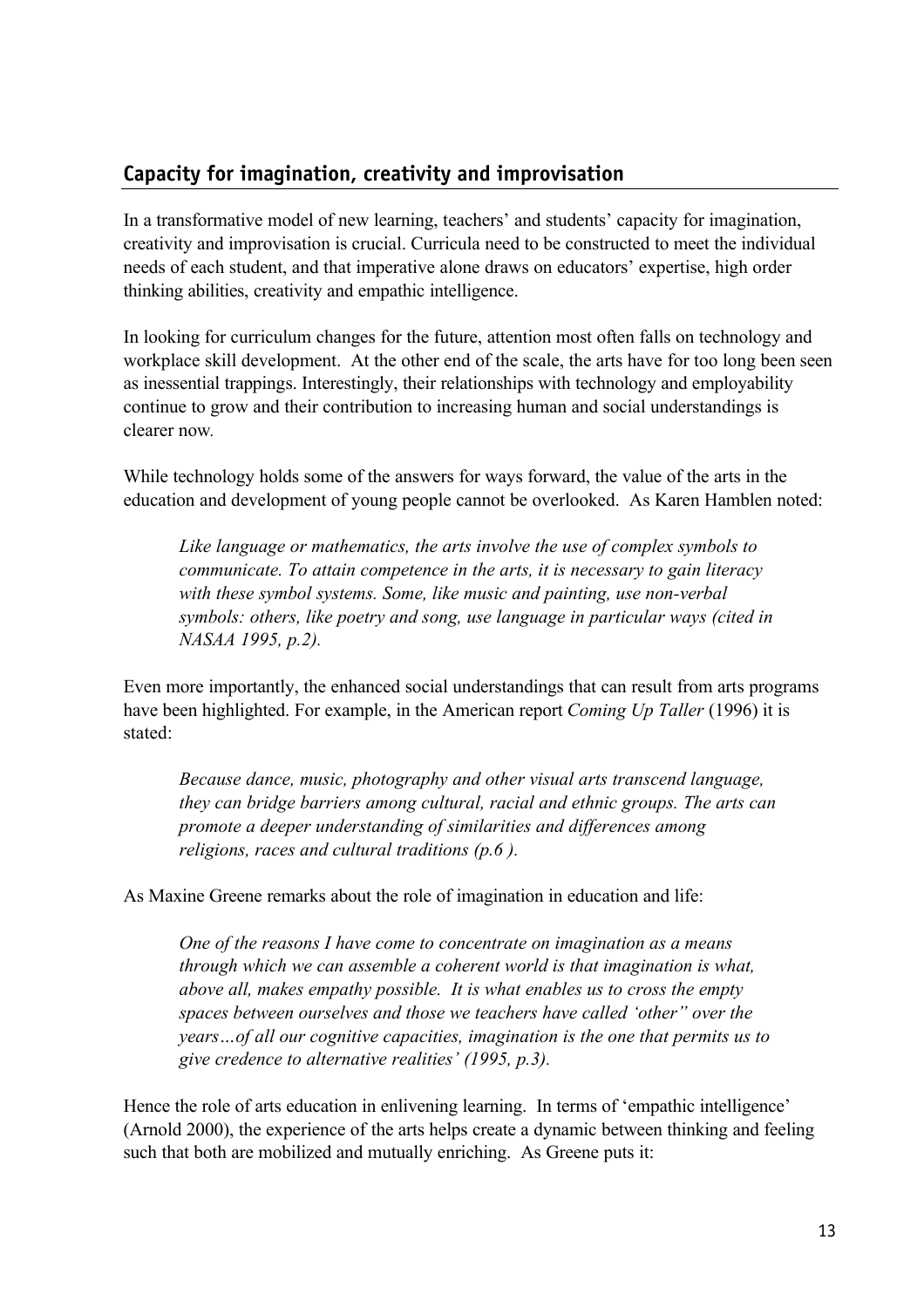*the role of imagination is not to resolve, not to point the way, not to improve. It is to awaken, to disclose the ordinarily unseen, unheard, and unexpected (1995, p.28).* 

To understand what is proposed here requires some measure of the very imagination and belief which is being promulgated. It requires a sense of possibility in lived moments and a belief that experience can be multifaceted, complex, idiosyncratic and intensely personal, even in apparently mundane, unpromising moments. In an important sense, imagination can transform the mundane to the poetic. Unless 'knowledge' encompasses experience as part of the knowing, learners will lack the motivation to continue experiencing life in the fullest sense.

Clearly, the most successful school curricula are those that can deliver a range of outcomes and contribute to the development of and expression of such characteristics in learners and teachers.

Most learning occurs before, after and beside the formal learning that occurs in identified education and training institutions. There is immense value in identifying, assessing and making such learning transferable within a commitment to lifelong and lifewide learning. The balance between the active citizenship and social inclusion aspects of lifelong learning and the individual responsibility orientation focus must be problematised. This must address questions of individual benefit and common good; knowledge and qualifications; generic learning abilities and specific competences; economic and caring narratives; individual fulfillment; active citizenship; social inclusion; employability; and mobility. While this is desirable and the terms *lifelong* and *lifewide* learning are used extensively in education today, as Paechter (2001) reminds us, there is still a long way to go:

*Despite recent rhetoric regarding lifelong learning, it seems to be generally accepted both by educationalists and by the general public, that school knowledge is in some way different from that found and used in the world outside (p.168).*

Others are similarly cautious. Chapman et al (2002) have noted that too often lifelong learning is defined simply as lifelong professional learning. They suggest that widespread implementation relies on teacher educators "taking a form of social action" (Beck and Sopp, 1997). This involves movement from the narrow vocational definition of lifelong learning to a:

*multifaceted, integrated orientation ….in which the benefits of lifelong learning are deemed to include improved personal development, a stronger democracy and a more inclusive society as well as a stronger economy (p.142).*

This gap between rhetoric and reality is most clear in the control which universities hold over school curricula. Through their selection procedures they continue to sustain rigid academic interpretations of worthwhile learning and, as such, help shape community values of what is important. The shift in emphases in the curriculum in various Australian states may mean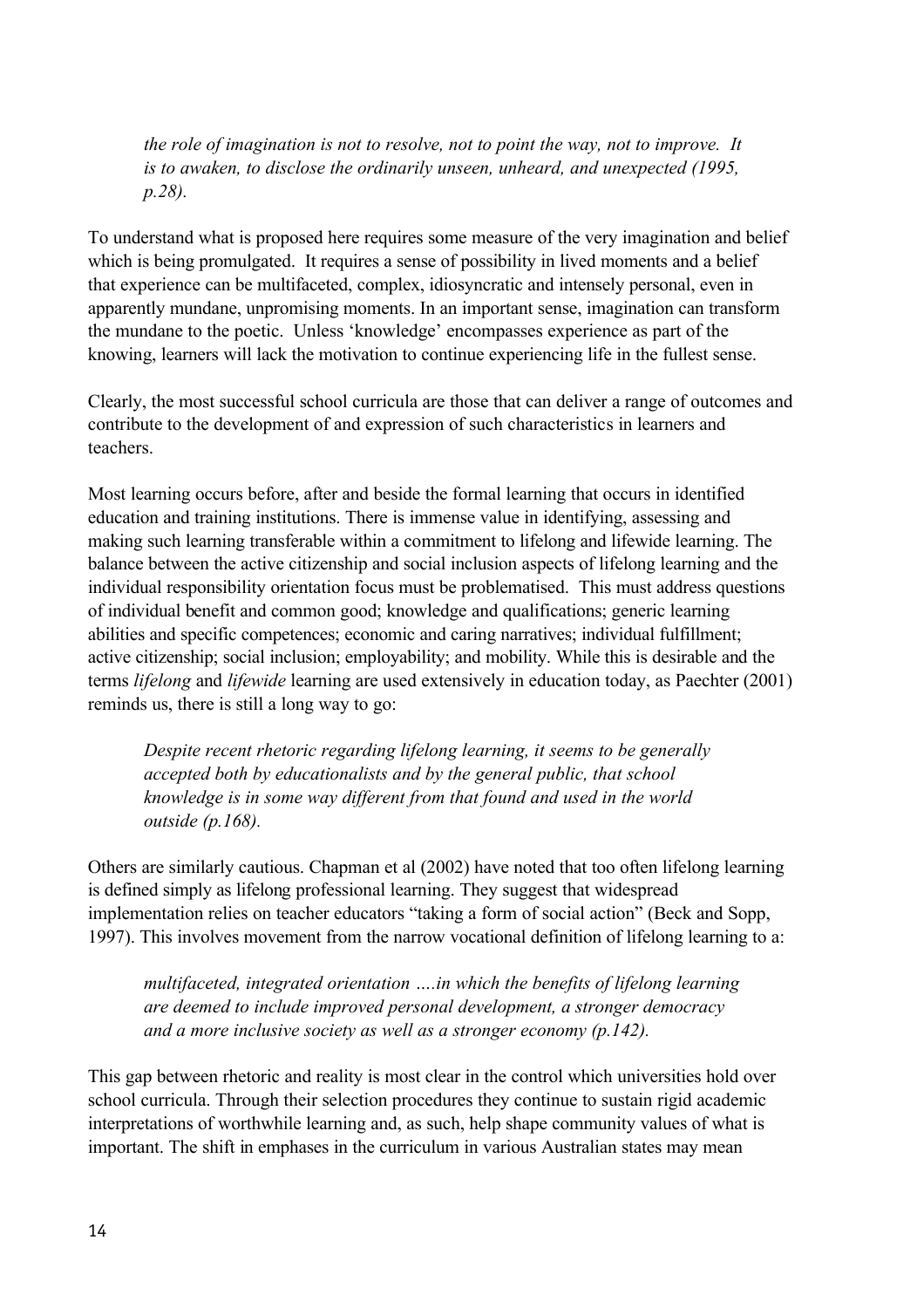inevitable change in university approaches to selection, course development, learning and teaching and in their quality of community engagement. It is ironic that universities are as committed to employability outcomes for their graduates, especially in the most high status courses, but often fail to acknowledge the employability skills and knowledge and unpaid family and community work experience that their students bring with them. Better shared understanding of the potential and promise in formal and informal learning may generate considerable change in such practices. For teachers to undertake these approaches in their teaching it is necessary that they have sound and well articulated understandings of the purposes of education and of the need for their ongoing review.

Teacher education is caught in the various changes occurring in the post compulsory years. Through its location in universities it is a participant in changes in higher education, and through its development of prospective teachers and regular involvement in schools it is integrally involved in school level changes. In Victoria alone, these include Middle Years clusters, Early Years Literacy and Numeracy programs, Managed Individual Pathways (MIPS), Vocational Education and Training (VET), Local Learning and Employment Networks (LLENs) and the Victorian Certificate of Applied Learning (VCAL). All of these are oriented towards Government targets of increased school retention rates and expectations that all students will leave school, literate, numerate, socially competent and able to move to further education, training or employment.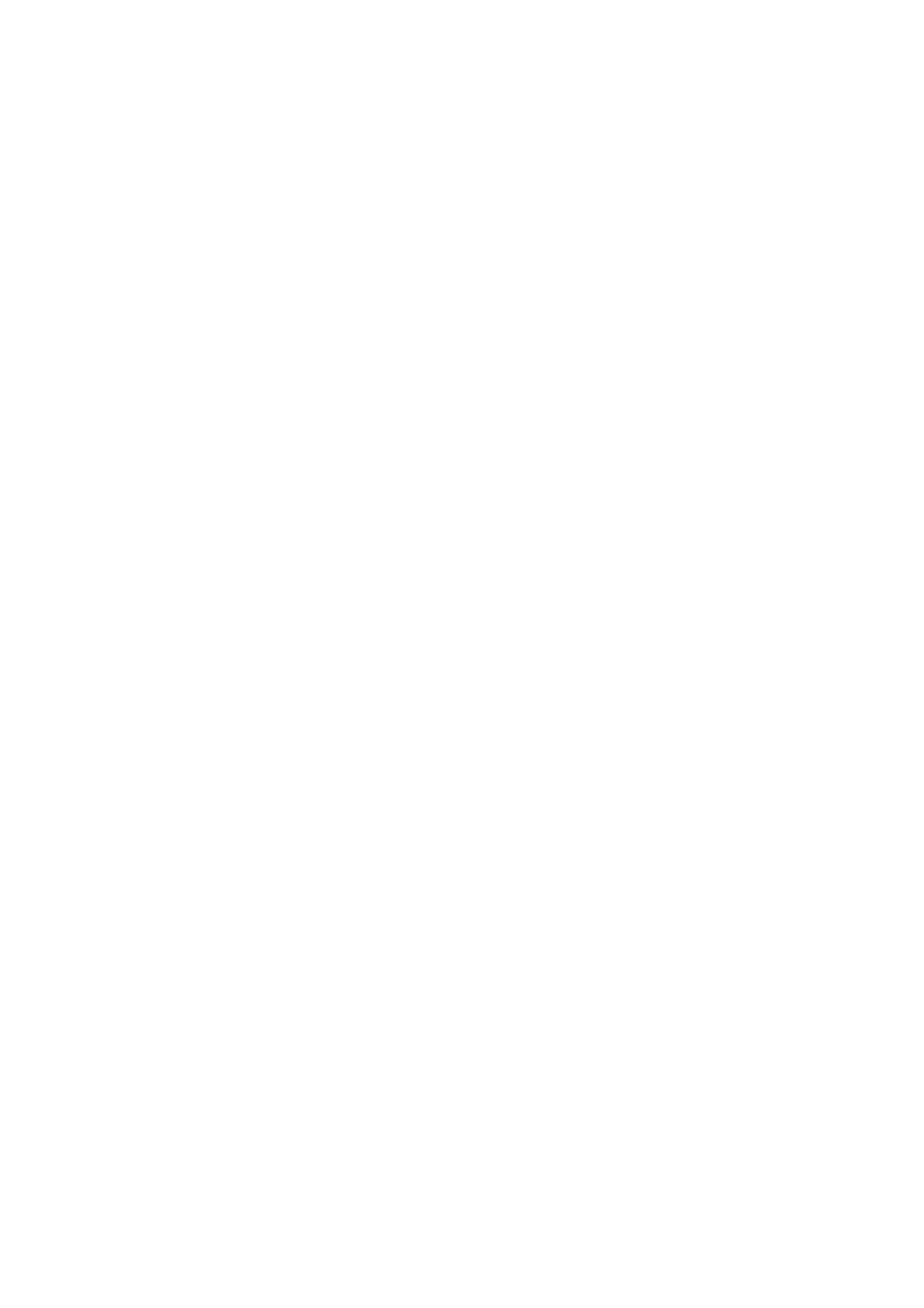### **Primacy of relationships**

In this paper, the importance of relationships and communities of learners has been emphasized in learning and teaching. Those relationships are characterized by trust, respect and equality and are built around a notion of *learning for leading*. As such it is important to ensure that new learning enables all learners to acquire leadership skills which encompass practical understandings of themselves and of relationships. Relationships include those between individuals, engagement of individuals with knowledge, with society, with culture and with the local and global physical and social environment. This involves questioning approaches which make structural organization the centerpiece of educational and other institutions. Structural approaches which are built on external and narrowly defined accountability measures ignore the complexity and richness of human activity and interaction which is central to effective, meaningful and future oriented learning and teaching.

Seligman and Csikszentmihalyi (2000) present Positive Psychology as the scientific study of optimal human functioning, of the factors that allow individuals and communities to thrive. They present the following as the characteristics which relate most clearly to a positive life:

- $\Box$  love and intimacy; meaningful relationships including friendships, loving and being beloved
- ß satisfying work/occupation, finding a vocation, being committed and valued
- helping others/altruism; helping and being helped/supported
- ß being a good citizen; doing things which will have public benefit: participating and being respected
- spirituality; connection to a deeper meaning and reality
- leadership
- ß aesthetic appreciation/pleasures of the mind; sense of the beautiful, enjoyment, appreciation of virtuosity
- ß knowledge and understanding of areas of life larger than oneself; depth and breadth; having hobbies, knowledge of social world, physical world, human history.

The drawing together of the affective and cognitive in this way is a more effective means of identifying the higher order functioning which more traditional teaching methods and assessment measures have purported to do. The understanding of reciprocal and interactive aspects of learning and teaching can be defined more clearly as abstract or higher order functioning than can definitions that are mainly concrete and administratively tidy. The drawing together of cognition and affect in the content, processes and assessment of new learning is essential in the development of learners and teachers with the capacities for *living, learning and leading.* The importance of educational and related organizations reflecting these approaches in every aspect of their functioning is essential for new learning to emerge.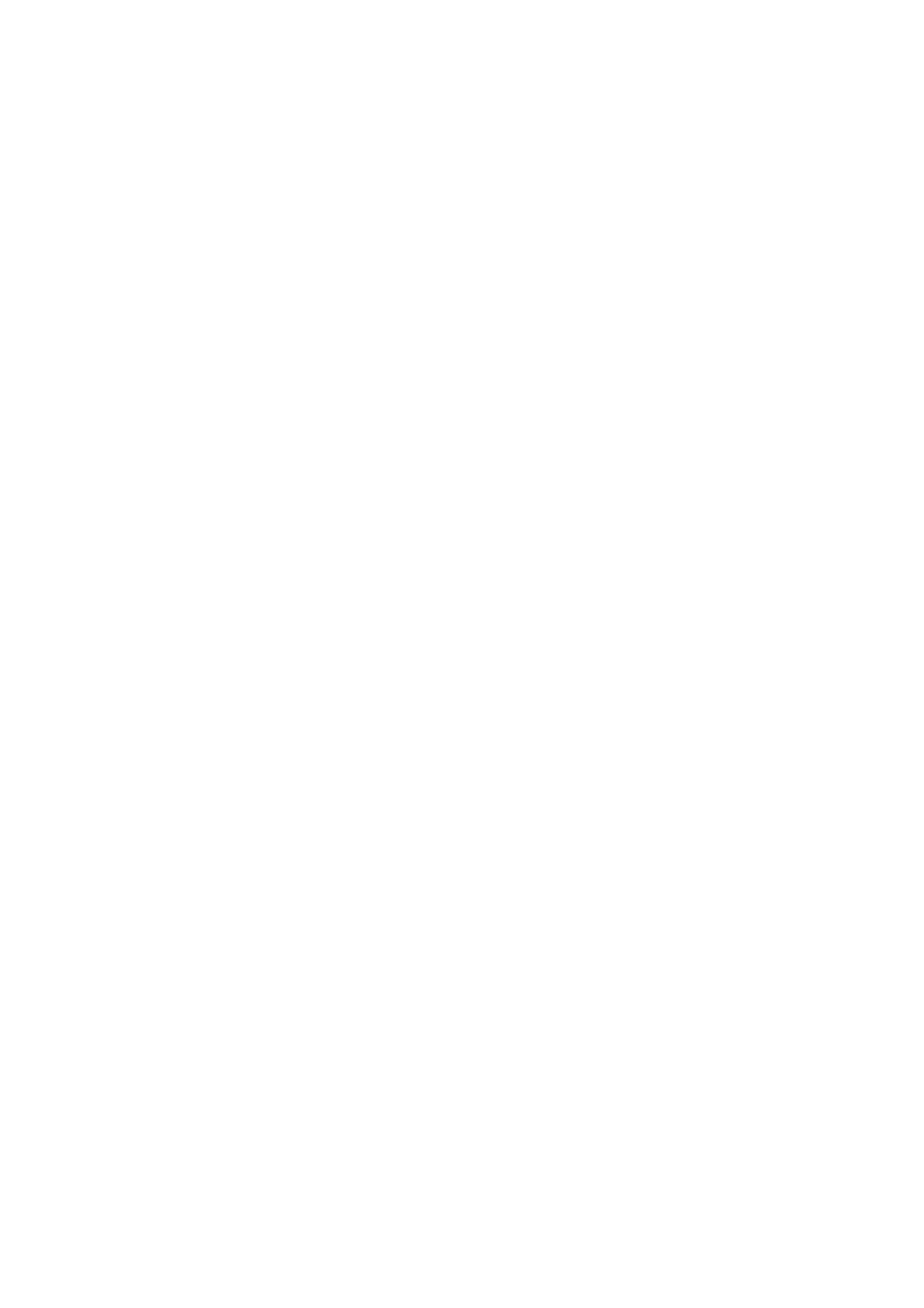#### **School Curriculum**

#### *The Compulsory Years*

The focus in the compulsory years of school tends to be on basic skill building in the early years especially in literacy and numeracy as well as in technology. In the middle years the focus moves to social development and more academic skill building directed towards the examination-dominated final years of school. The most clearly articulated of the curriculum changes that are occurring in Australia are those coming out of Queensland, South Australia and Tasmania. While similar directions are clear in the documentation from other states, the scale and detail of change are less clear at this time. What is clear however, in each case, is that new approaches are being framed for pedagogy and authentic assessment. The work of the Australian National Schools Network around digital portfolios, protocols and exhibitions has been influential here. Such approaches are trusting of teachers and students and developed to ensure assessment is integral to the learning and teaching processes, not something that is added on for purposes of accountability and external to the crucial relationship between those two. Further, these approaches to assessment emphasize meaning and purpose in the teaching and learning process for teachers and learners alike.

In Queensland the *New Basics* has refocused attention around learning outcomes with the Rich Tasks requiring students to demonstrate and "display their understandings, knowledges and skills through performance on transdisciplinary activities that have an obvious connection to the wide world".As such, it has at its core school based pedagogies, which have come to be described as "productive pedagogies". This focus differs from the Learning to Learn Project in South Australia which draws on a model of Partnerships in Curriculum Leadership, linking together the global education community, state policy developers and curriculum leaders in sites in which the Learning to Learn project is based. In Victoria, the Curriculum and Standards Framework prevails, with its seven key learning areas and a central goal that all students will leave school literate, numerate, socially competent and able to progress to further education or employment. Social competencies are described as multilayered, inter-related and overlapping and as broadly covering perception and interpretation of social cues, recognition and appropriate expression of emotion, communication in a range of social relationships, constructive conflict resolution, self management, responsible decision making skills, flexible coping skills and social problem solving. In Tasmania the current Curriculum Consultation process invites a consideration of the interconnections between the Essential Learnings and the Learning Areas and the relationship of both to what we know as disciplines. Participants in the project will develop shared understandings of these interconnections and contribute to the development of a systemic viewpoint.

The broad span of skills, attitudes, thinking processes, emotional and moral sensitivities implicit in the Essential Learnings, or Essential Framework as they have been titled recently in Tasmania, put pressure on teacher education courses to re-think the concepts of child growth and development embedded in their educational psychology courses to account for current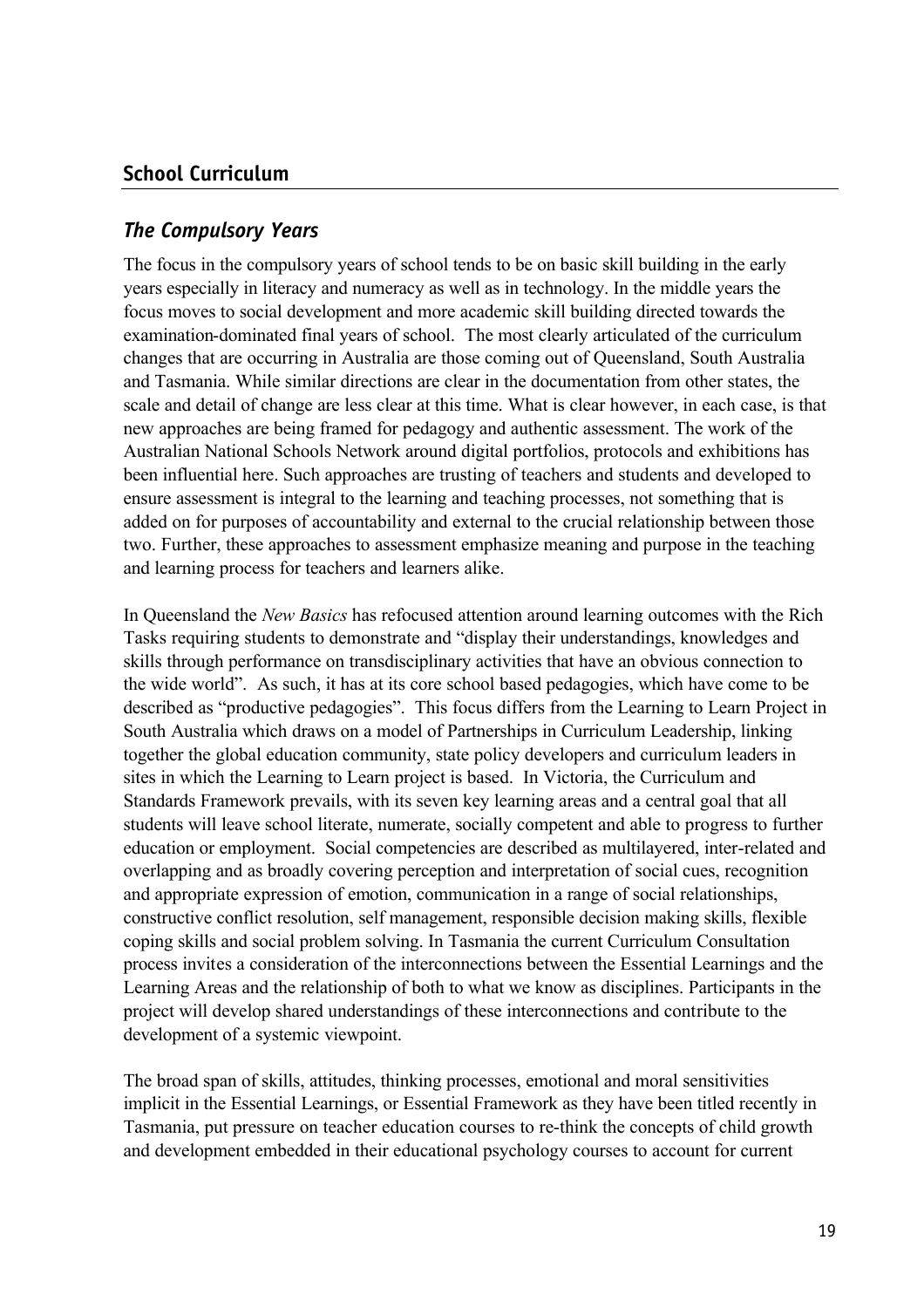understanding of brain/mind interrelationships, particularly the relationships between thinking and feeling (Damasio,1996, 2000). It is now insufficient to think that school learning is fundamentally about cognitive and social development, important as it is to understand their nature and function. Without an understanding of emotional development, moral development and empathic intelligence, the ideals of Essential Learnings/Frameworks and New Basics will be under theorized.

Essential Learnings describe deep understandings that students need to develop now and draw upon in the future as active, responsible citizens and lifelong learners. The development of Essential Learnings is also about enabling students to reflect critically on their own thinking and have a constructive understanding of their learning. The Essential Learnings Framework helps educators of young people from birth to Year 10 to focus, coordinate and integrate the teaching of existing and emerging fields of knowledge in concert with the demands and contexts of the 21st century.

### *Post-Compulsory Years*

The Victorian Industry Education Partnerships (VIEP) (www.viep.org.au) focused much of its attention during 2002 on the establishment of the LLENs across Victoria. The establishment of the LLENs and their evaluation is happening in changed political circumstances in many parts of the world. This is made explicit in *A Guide for Local Learning and Employment Networks* (DEET, 2000) where the LLENs are described in terms of new relationships with Government:

*This is consistent with global trends in the relationship between governments, industry and civil society. Increasingly, governments are establishing broad frameworks for the delivery of government-funded programs and services, to be delivered by a range of organizations through diverse approaches, but with greater accountability for outcomes (p.2).*

Within this context, each of the formally incorporated Local Learning and Employment Networks has the potential

- ß to link education and training more effectively following on from earlier programs, most recently Pathways Programs, Full Service Schools Program and School Focused Youth Services
- ß to link education, training and industry, following on from work experience, VET in schools and enterprise learning and related programs
- ß to link education, training, employment and community in engaging young people in positive risk taking through sport and recreation, outdoor activities, arts and community and service learning
- to ask questions about learning and teaching (What does it mean to be literate, numerate, socially competent and able to move to employment/further education and training in 2002?)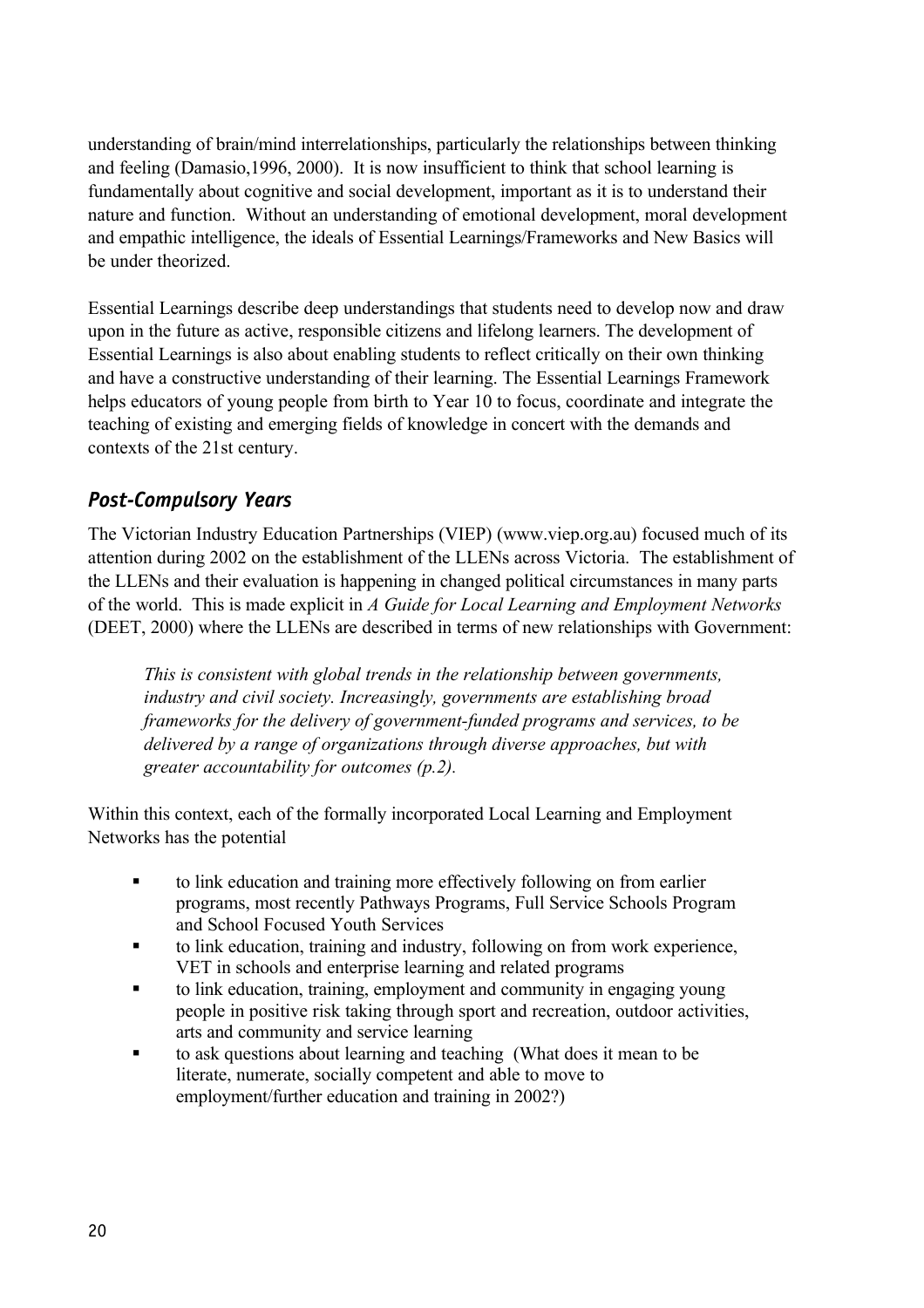ß to link professionals in supporting young people through greater interprofessional collaboration, team work, communication across the professions and disciplines, addressing issues of re-professionalization and de-professionalization.

Beyond this, the LLENs have potential to stimulate change in schools, in communities and in individuals with particular attention to the development of lifelong learners who are active, positive and socially responsible citizens. Special attention is essential to ensure prospective teachers have the knowledge and skills to create and improvise within such changed structures.

The *Ministerial Review of Post Compulsory Education and Training Pathways in Victoria* (the Kirby Report) (2000) emphasized the need for shared responsibility for young people, with the responsibility shifting from schools alone to include TAFE, higher education, adult and community education, training providers, community organizations, industry and the broader community. While the perceived linearity of pathways is problematic, so are perceptions that pathways are only about education, training and employment. The meaning and purpose of the education, training and employment pathways constructed for young people need to be open to review by the young people and those with whom they work. Colley (2002) refers to the narrow economic instrumentalist base of many programs for young people which focus essentially on engaging their commitment to employability. Pathways are central to the rhetoric in youth programs in this and other countries, but it is essential that those who work with young people in schools and other locations are sufficiently perceptive and skilful to ensure that holistic approaches and comprehensive support are effectively implemented.

In its report*, Bridging the Gap between the 'Haves' and the 'Have Nots',* the National Education and Employment Forum (2002) emphasized the need for diverse pathways for young people which combine apprenticeships, accredited vocational education and training, work experience, learning groups, specialist supports in alternative settings and enterprise education. The report draws on the Eldridge Report (2001) which called for a paradigm shift in the content and delivery of education:

*The NEEF Forums endorsed this. The paradigm shift involves an acceptance of a series of transitions in and out of a variety of experiences which may be in and out of school as we now know it, rather than a linear progression through years of schooling and then into work or tertiary education (p.31).* 

Young (1998) lists five principles for effective curriculum for 14-19 year olds in Britain. The five principles are: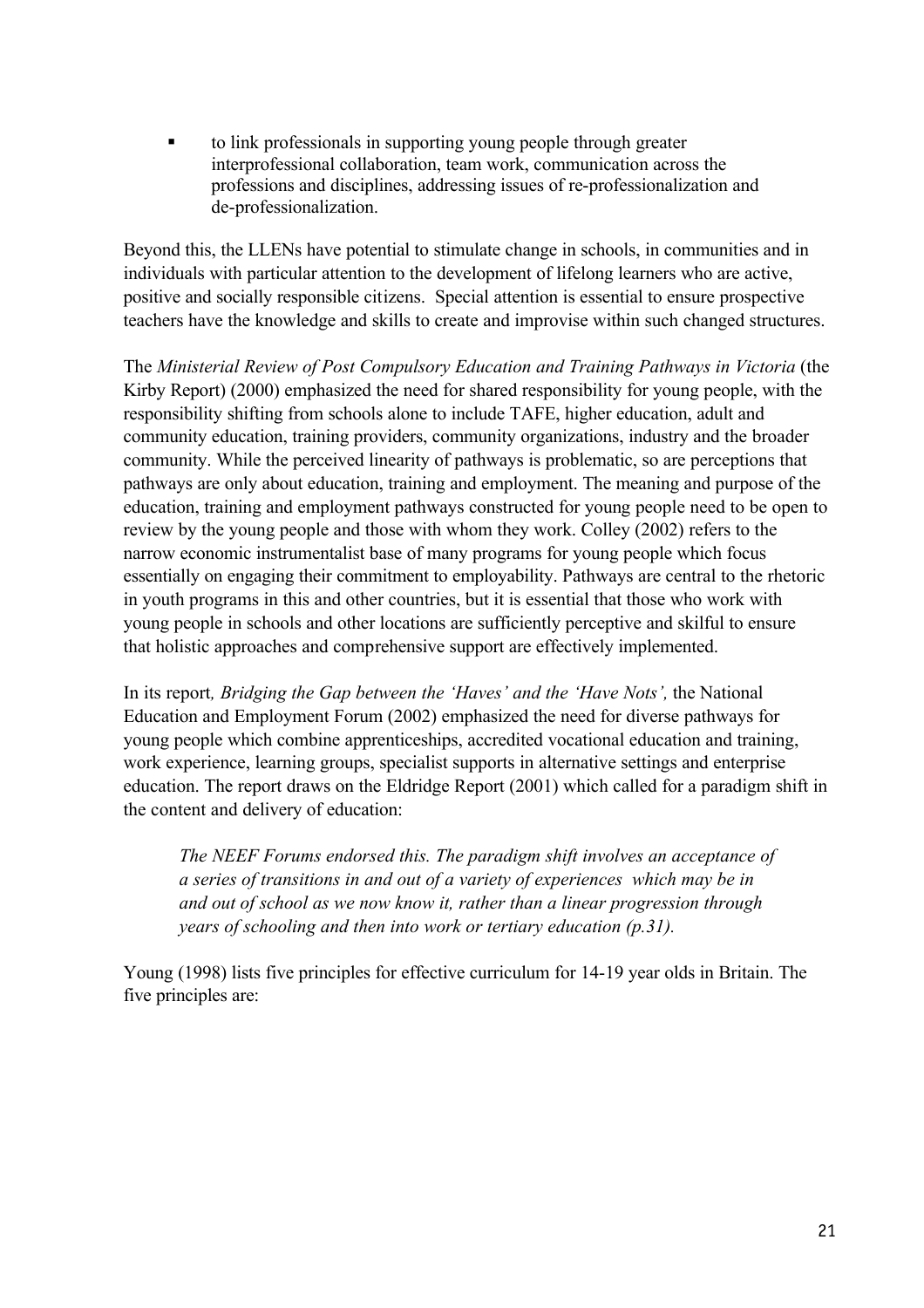- The 14-19 curriculum for all students should in part be based on explicit links between school subjects and the changing nature of work
- ß Economic and technological understanding should be part of the core of the 14-19 curriculum for all students
- ß School subjects should be presented both as bodies of knowledge to be studied for their own sake and for the concepts they give access to, and as frameworks of understanding which have a history and which can enable students to reflect upon their experiences and their future aspirations for learning and work
- ß Debates about the changing nature of work should be at the centre of the 14- 19 curriculum for all subjects and reflected in appropriate ways in the syllabuses of all subjects
- Work experience should be an integral and connective feature of the 14-19 curriculum of all students.

As Young (1998) sees it, at some point between the ages of 14-19 most young people begin to think about their working future. Economic change, on the global scale we know it, means that personal and social education has to be understood within its framework. As such we are charged with assisting young people to develop the understandings and skills to enable them to actively engage with the world in which they live and to contribute to its development and change.

The role of education and community partnerships, which enhance life choices and give shape and meaning to education, training and employment, cannot be overstated. The meaning of "community" continues to be contested, however, and attempts have been made to define the intersections between individual and community development in the search by *individuals* and by the *community* for *mutual benefit and responsibility.*

The meaning of community in today's technological age is a long way from the *"small country town, corner shop, everyone knows and cares for everyone picture"* that is often painted for us as the back to the future to which we should aspire. Many young people live their lives in fragments shared with different parents and friends who live far from each other. Chat rooms and SMS messages provide an immediacy and all sorts of possibilities that are far different from the snail mail pen pals of the past. Young people watch the same television programs and movies and listen to the same music as others in many parts of the world: it is a global community. In a single hit on a website, a young person can donate money for young people in third world countries or view the trailer for the next major movie.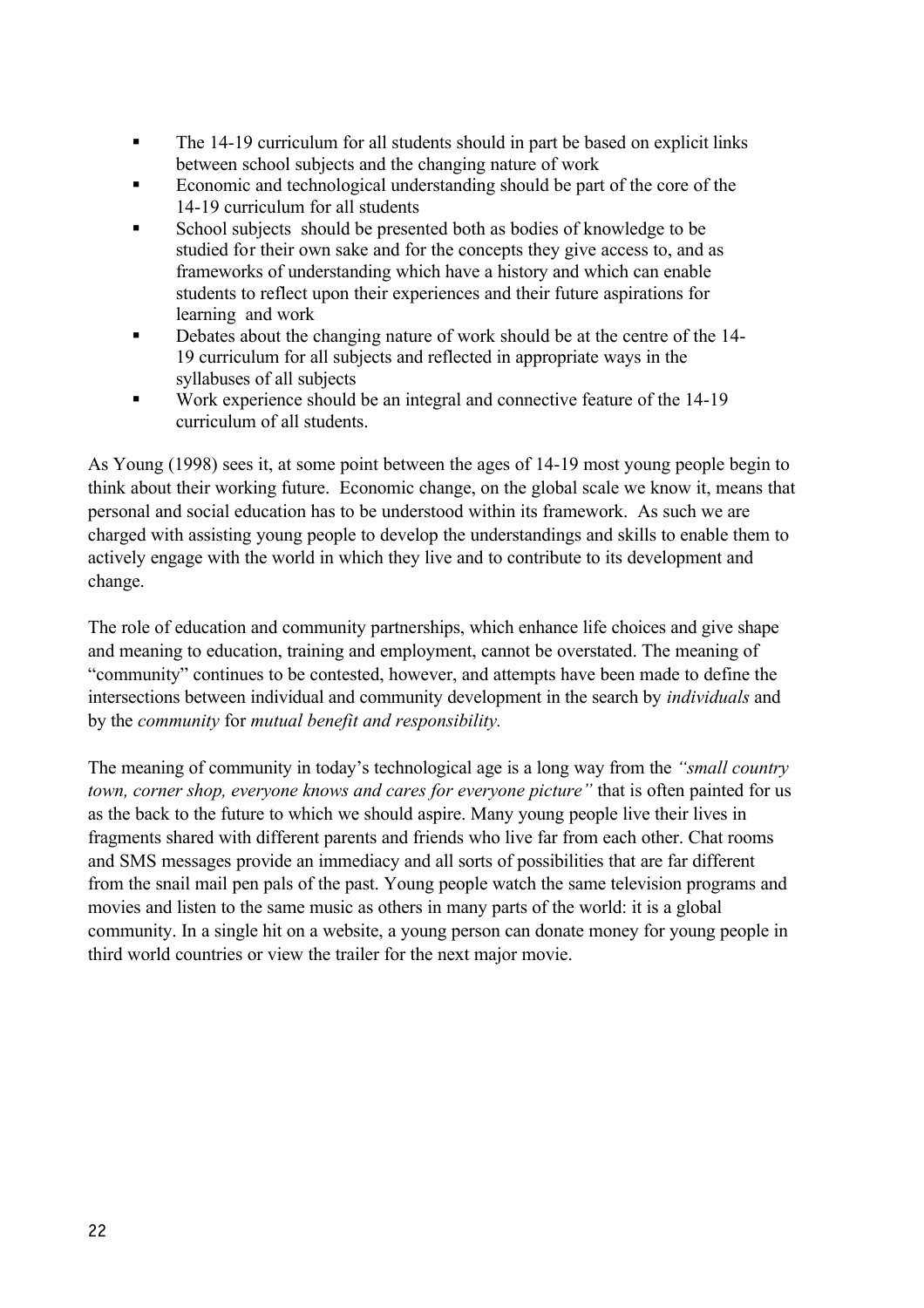### **Concluding Thoughts**

At its core new learning emphasizes the need for learners and teachers to engage with the world in which they live, to reflect on it and to develop skills for change and improvement. It emphasizes strongly the function of relationships in learning processes; not only the human relationships so important to effective learning, but the relationships and bonds developed between learners and their embodied experiences of learning. Learners' mind-sets and their affective resonance with learning are part of their relatedness, and that relatedness can shift across time, subject and place. This positions educators as leaders in engaging students with learning and requires such educators to have vision, resilience and enthusiasm for learning. It enables schools to be constructive rehearsal spaces for life.

Effective teacher education programs have as their goal, teachers who

- ß are knowledgeable about teaching and learning
- ß are reflective about their work
- ß are skilled practitioners
- ß undertake ongoing professional development
- ß research and improve their work
- **Example 2** are active in the education and induction of prospective members of the profession
- ß are advocates for teachers, students and for teaching and learning
- have the capacity to interact with other professionals and with the broader community in a meaningful way.

As part of this process it is important that teacher educators in universities, teachers in schools and other community agencies work together in partnership in the development and induction of new members of the teaching profession.

In essence teachers are engaged (sometimes unthinkingly) in the creation of the society in which we live and in the nurturance of its members. This means that teacher education programs must expose prospective teachers to historical, sociological, psychological, and political knowledge that enables them to make judgements and engage actively in the world in which they live with an eye to the 'common good'. It means also that the traditional barriers between teaching and learning need to be blurred in problematising concepts such as 'community', 'citizenship', 'equality', 'knowledge', 'relationships', 'work' and 'humanity'.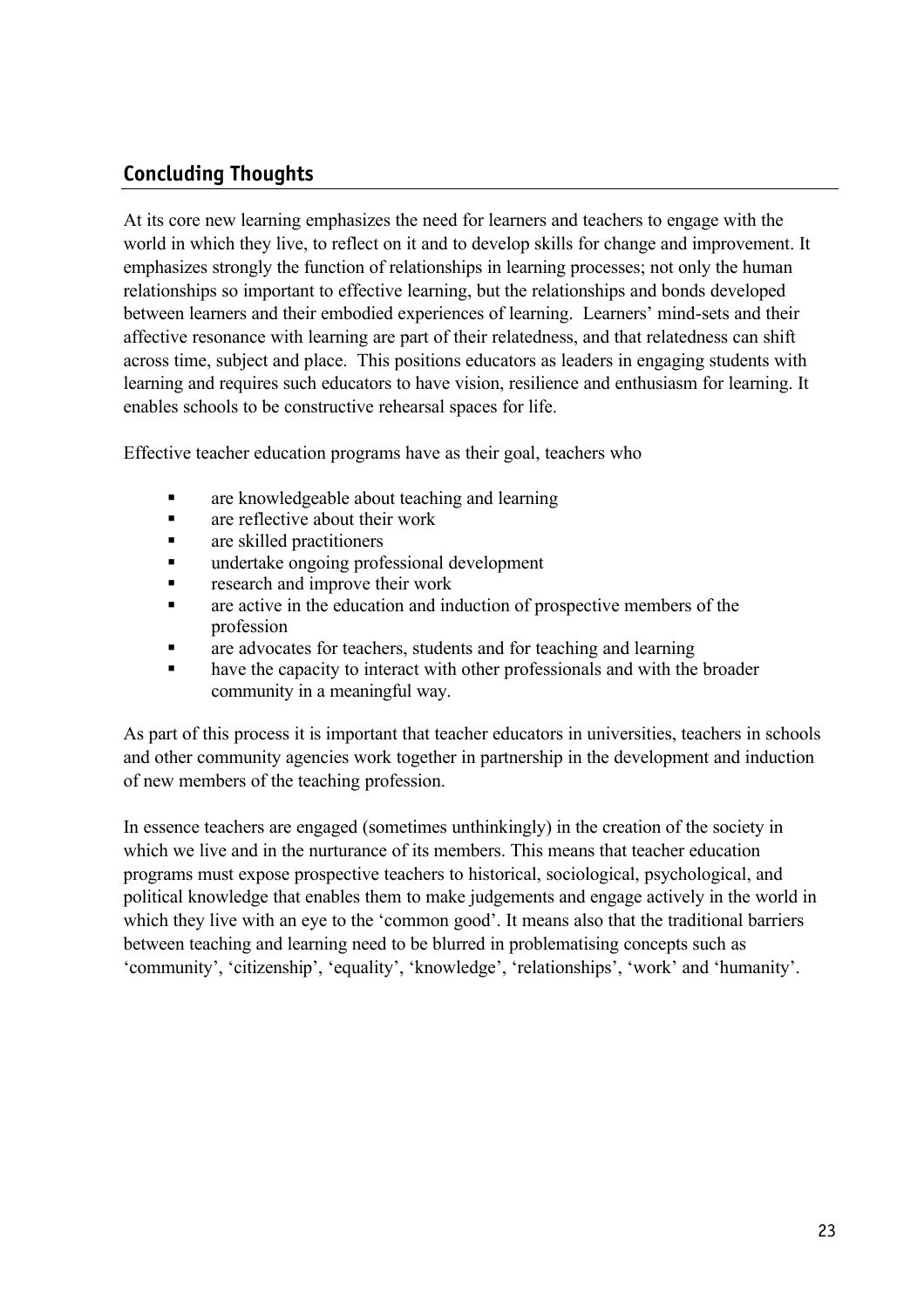Perhaps the way forward is for new learning in teacher education around themes such as:

- $\bullet$  exploring the purposes of education
- $\blacksquare$  discovering the excitement of learning
- $\bullet$  creating communities of learners
- promoting professional identity
- $\overline{\phantom{a}}$  knowing the disciplines
- **•** practising good pedagogy, and<br>designing and reviewing curricular
- ß designing and reviewing curriculum.

The twenty first century could well be the stage in the history of education characterised as the age of transformation.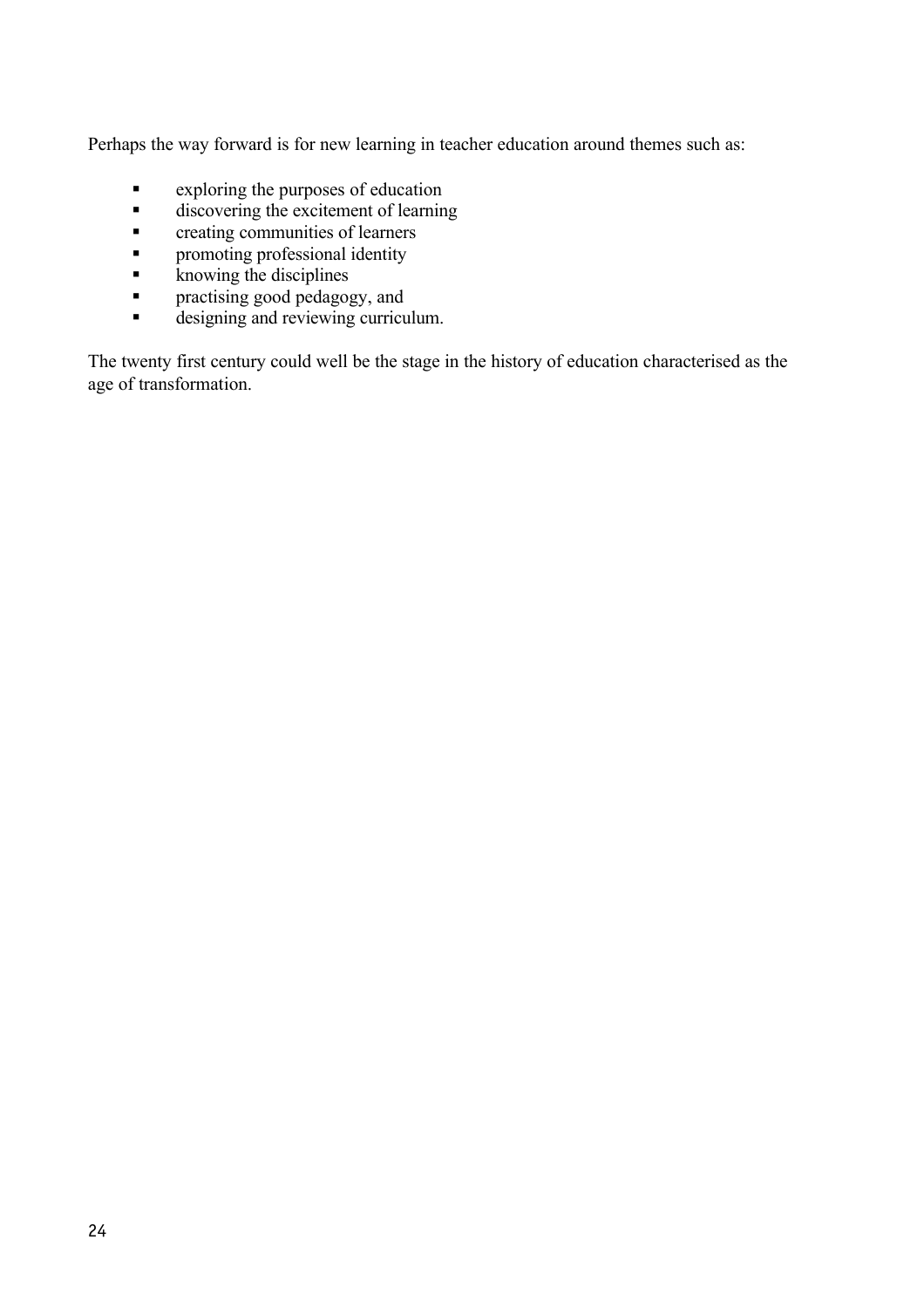#### **References**

Abbott, J (1998) "Why Good Schools Alone Will Never Be Enough?" *The Journal: The 21st Century Learning Initiative*, March, p.9.

Arnold, R (2000) "Educating for Empathic Intelligence", Public Lecture, University of Melbourne, 23 August.

Australian Council of Deans of Education (2001) *New Learning: A Charter for Education in Australia*. Australian Council of Deans of Education, Canberra, October, 2001. http://acde.edu.au/

Australian National Schools Network (http://www.nsn.net.au/).

Barber, Michael (2000) "The Evidence of Things Not Seen: Reconceptualising Public Education". Paper presented at OECD Schooling for Tomorrow Conference, -3 November, Rotterdam.

Beck, U and Sopp, P (1997) *Individualisation and Integration.* Opladen, Leske and Budrich.

Brennan, M. (2000) "A New Generation of High Schools for the ACT". A Discussion Paper developed for the ACT Department of Education and Community Services as part of their project: *High Schools for the New Millennium*. http:www.decs.act.gov.au/

Chapman, J. et al (2002) *Lifelong Learning and Teacher Education.* Report to Higher Education Division, Department of Education, Science and Training.

Colley, H (2002) "Engagement mentoring for socially excluded youth: problematising an 'holistic' approach to creating employability through the transformation of *habitus".* Paper presented at British Educational Research Association Annual Conference, Exeter, 12-14 September.

Damasio, A. (1996) *Descartes' Error*, Papermac/Macmillan, London.

Damasio, A. (2000) *The Feeling of What Happens,* Vintage, London.

DEET (Department of Education, Employment and Training) (2000) *A guide for local Learning and Employment Networks.*

Fiske, Edward (ed) (1999) *Champions of Change: The Impact of the Arts on Learning*. The G.E.Fund and the John D and Catherine T. Macarthur Foundation, p.19-34.